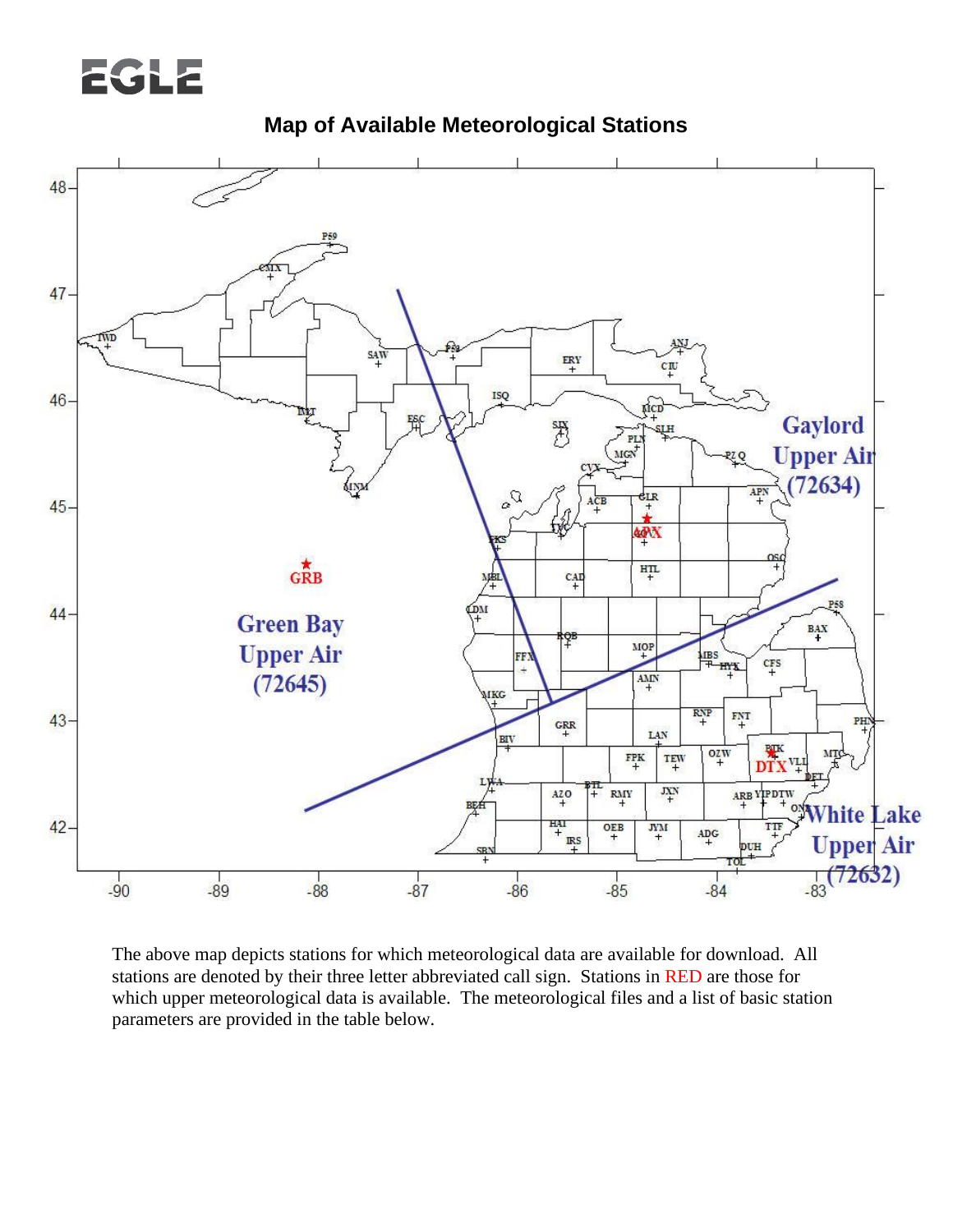## Available Meteorological Data to be used with the EPA Dispersion Models

| <b>Surface Station</b>                                      | <b>FAA</b> | <b>Available</b> | Meteorological<br><b>Data Zip Files</b> |                     | <b>Anemometer Data</b> |                    | <b>Elev. From</b><br><b>MSL</b> |     |
|-------------------------------------------------------------|------------|------------------|-----------------------------------------|---------------------|------------------------|--------------------|---------------------------------|-----|
|                                                             | Abbr.      | Years            |                                         |                     | ft                     | m                  | ft                              | m   |
| Lenawee County Airport<br>Adrian, MI                        | <b>ADG</b> | 2017-2021        | $1 - min/$<br>hourly                    | Met<br><b>Files</b> | 33.0                   | 10.06              | 791                             | 241 |
| <b>Gratiot Community Airport</b><br>Alma, MI                | <b>AMN</b> | 2017-2021        | hourly                                  | Met<br><b>Files</b> | 33.0 <sup>1</sup>      | $10.06^{1}$        | 755                             | 230 |
| Alpena County Regional Airport<br>Alpena, MI                | <b>APN</b> | 2017-2021        | $1 - min/$<br>hourly                    | Met<br><b>Files</b> | 33.0 <sup>1</sup>      | 10.06 <sup>1</sup> | 689                             | 210 |
| Ann Arbor Municipal Airport<br>Ann Arbor, MI                | <b>ARB</b> | 2017-2021        | $1 - min/$<br>hourly                    | Met<br><b>Files</b> | 33.0                   | 10.06              | 823                             | 251 |
| Huron County Memorial Airport<br>Bad Axe, MI                | <b>BAX</b> | 2017-2021        | hourly                                  | Met<br><b>Files</b> | 33.0 <sup>1</sup>      | 10.06 <sup>1</sup> | 768                             | 234 |
| W.K. Kellogg Airport<br>Battle Creek, MI                    | <b>BTL</b> | 2017-2021        | $1 - min/$<br>hourly                    | Met<br><b>Files</b> | 33.0                   | 10.06              | 951                             | 290 |
| Beaver Island, MI<br>Beaver Island, MI                      | <b>SJX</b> | 2017-2021        | hourly                                  | Met<br><b>Files</b> | 33.0 <sup>1</sup>      | 10.06 <sup>1</sup> | 669                             | 204 |
| <b>Antrim County Airport</b><br>Bellaire, MI                | ACB        | 2017-2021        | hourly                                  | Met<br><b>Files</b> | 33.0 <sup>1</sup>      | $10.06^{1}$        | 623                             | 190 |
| Southwest Michigan Regional<br>Airport<br>Benton Harbor, MI | <b>BEH</b> | 2017-2021        | $1 - min/$<br>hourly                    | Met<br><b>Files</b> | 33.0                   | 10.06              | 627                             | 191 |
| Roben-Hood Airport<br>Big Rapids, MI                        | <b>RQB</b> | 2017-2021        | hourly                                  | Met<br><b>Files</b> | 33.0 <sup>1</sup>      | 10.06 <sup>1</sup> | 991                             | 302 |
| Cadillac/Wexford County Airport<br>Cadillac, MI             | CAD        | 2017-2021        | hourly                                  | Met<br><b>Files</b> | 33.0 <sup>1</sup>      | $10.06^{1}$        | 1306                            | 398 |
| Tuscola Area Airport<br>Caro, MI                            | <b>CFS</b> | 2017-2021        | hourly                                  | Met<br><b>Files</b> | 33.0 <sup>1</sup>      | 10.06 <sup>1</sup> | 702                             | 214 |
| Charlevoix Municipal Airport<br>Charlevoix, MI              | <b>CVX</b> | 2017-2021        | hourly                                  | Met<br><b>Files</b> | 33.0 <sup>1</sup>      | $10.06^{1}$        | 669                             | 204 |
| Fitch H. Beach Airport<br>Charlotte, MI                     | <b>FPK</b> | 2017-2021        | hourly                                  | Met<br><b>Files</b> | 33.0 <sup>1</sup>      | 10.06 <sup>1</sup> | 891                             | 271 |
| Cheboygan County Airport<br>Cheboygan, MI                   | <b>SLH</b> | 2017-2021        | hourly                                  | Met<br><b>Files</b> | 33.0 <sup>1</sup>      | 10.06 <sup>1</sup> | 639                             | 195 |
| <b>Branch County Memorial Airport</b><br>Coldwater, MI      | <b>OEB</b> | 2017-2021        | hourly                                  | Met<br><b>Files</b> | 33.0 <sup>1</sup>      | $10.06^{1}$        | 958                             | 292 |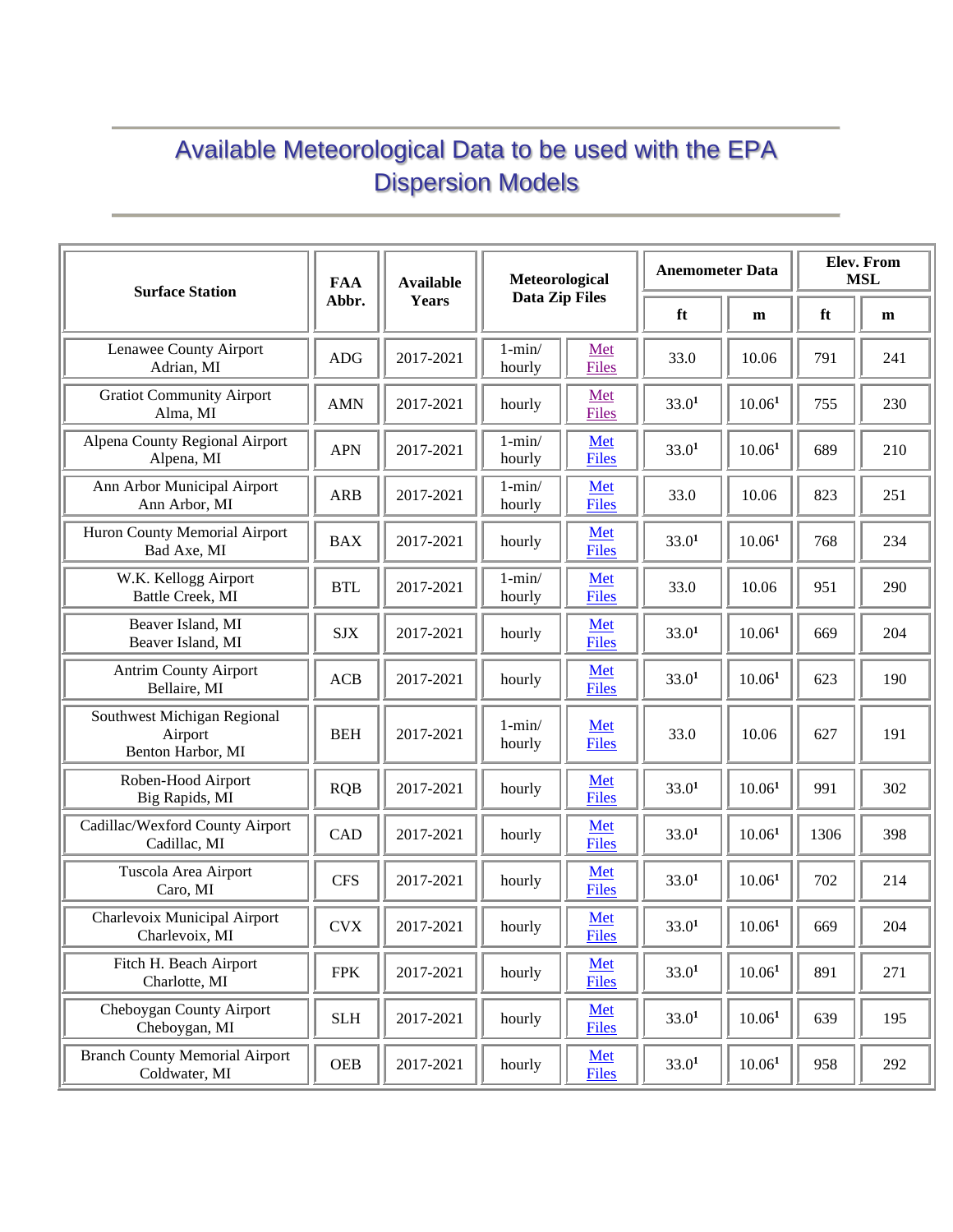| <b>Surface Station</b>                                             | <b>FAA</b>      | <b>Available</b> | Meteorological<br><b>Data Zip Files</b> |                     | <b>Anemometer Data</b> |                    | Elev. From<br><b>MSL</b> |     |
|--------------------------------------------------------------------|-----------------|------------------|-----------------------------------------|---------------------|------------------------|--------------------|--------------------------|-----|
|                                                                    | Abbr.           | Years            |                                         |                     | ft                     | m                  | ft                       | m   |
| Copper Harbor, MI                                                  | P <sub>59</sub> | 2017-2021        | $1 - min/$<br>hourly                    | Met<br><b>Files</b> | 33.0                   | 10.06              | 623                      | 190 |
| Detroit City Airport<br>Detroit, MI                                | <b>DET</b>      | 2017-2021        | $1 - min/$<br>hourly                    | Met<br><b>Files</b> | 33.0                   | 10.06              | 623                      | 190 |
| Detroit Metropolitan Wayne<br><b>County Airport</b><br>Detroit, MI | <b>DTW</b>      | 2017-2021        | $1 - min/$<br>hourly                    | Met<br><b>Files</b> | 33.0                   | 10.06              | 640                      | 195 |
| Willow Run Airport<br>Detroit, MI                                  | <b>YIP</b>      | 2017-2021        | $1 - min/$<br>hourly                    | Met<br><b>Files</b> | 33.0                   | 10.06              | 705                      | 215 |
| Escanaba, MI                                                       | <b>ESC</b>      | 2017-2021        | hourly                                  | Met<br><b>Files</b> | 33.0 <sup>1</sup>      | 10.06 <sup>1</sup> | 614                      | 187 |
| <b>Bishop International Airport</b><br>Flint, MI                   | <b>FNT</b>      | 2017-2021        | $1 - min/$<br>hourly                    | Met<br><b>Files</b> | 33.0                   | 10.06              | 764                      | 233 |
| Frankfort Dow Memorial Field<br>Airport<br>Frankfort, MI           | <b>FKS</b>      | 2017-2021        | hourly                                  | Met<br><b>Files</b> | 33.0 <sup>1</sup>      | 10.06 <sup>1</sup> | 633                      | 193 |
| <b>Fremont Airport</b><br>Fremont, MI                              | <b>FFX</b>      | 2017-2021        | hourly                                  | Met<br><b>Files</b> | 33.0 <sup>1</sup>      | 10.06 <sup>1</sup> | 771                      | 235 |
| <b>Otsego County Airport</b><br>Gaylord, MI                        | <b>GLR</b>      | 2017-2021        | $1 - min/$<br>hourly                    | Met<br><b>Files</b> | 33.0                   | 10.06              | 1335                     | 407 |
| Gerald R. Ford International<br>Airport<br>Grand Rapids, MI        | <b>GRR</b>      | 2017-2021        | $1 - min/$<br>hourly                    | Met<br><b>Files</b> | 33.0                   | 10.06              | 778                      | 237 |
| Grayling Army Airfield<br>Grayling, MI                             | GOV             | 2017-2021        | hourly                                  | Met<br><b>Files</b> | 33.0 <sup>1</sup>      | 10.06 <sup>1</sup> | 1158                     | 353 |
| Grosse Ile Airport<br>Grosse Ile, MI                               | <b>ONZ</b>      | 2017-2021        | hourly                                  | Met<br><b>Files</b> | 33.0 <sup>1</sup>      | 10.06 <sup>1</sup> | 591                      | 180 |
| Sawyer International Airport<br>Gwinn, MI                          | <b>SAW</b>      | 2017-2021        | hourly                                  | Met<br><b>Files</b> | 33.0 <sup>1</sup>      | 10.06 <sup>1</sup> | 1220                     | 372 |
| <b>Houghton County Memorial</b><br>Airport<br>Hancock, MI          | CMX             | 2017-2021        | $1 - min/$<br>hourly                    | Met<br><b>Files</b> | 26.0                   | 7.92               | 1070                     | 326 |
| Harbor Springs Airport<br>Harbor Springs, MI                       | <b>MGN</b>      | 2017-2021        | hourly                                  | Met<br><b>Files</b> | 33.0 <sup>1</sup>      | 10.06 <sup>1</sup> | 685                      | 209 |
| Hillsdale Municipal Airport<br>Hillsdale, MI                       | <b>JYM</b>      | 2017-2021        | hourly                                  | Met<br><b>Files</b> | 33.0 <sup>1</sup>      | $10.06^{1}$        | 1181                     | 360 |
| Tulip City Airport<br>Holland, MI                                  | <b>BIV</b>      | 2017-2021        | $1 - min/$<br>hourly                    | Met<br><b>Files</b> | 33.0                   | 10.06              | 682                      | 208 |
| Roscommon County Airport<br>Houghton Lake, MI                      | <b>HTL</b>      | 2017-2021        | $1 - min/$<br>hourly                    | Met<br><b>Files</b> | 33.0                   | 10.06              | 1152                     | 351 |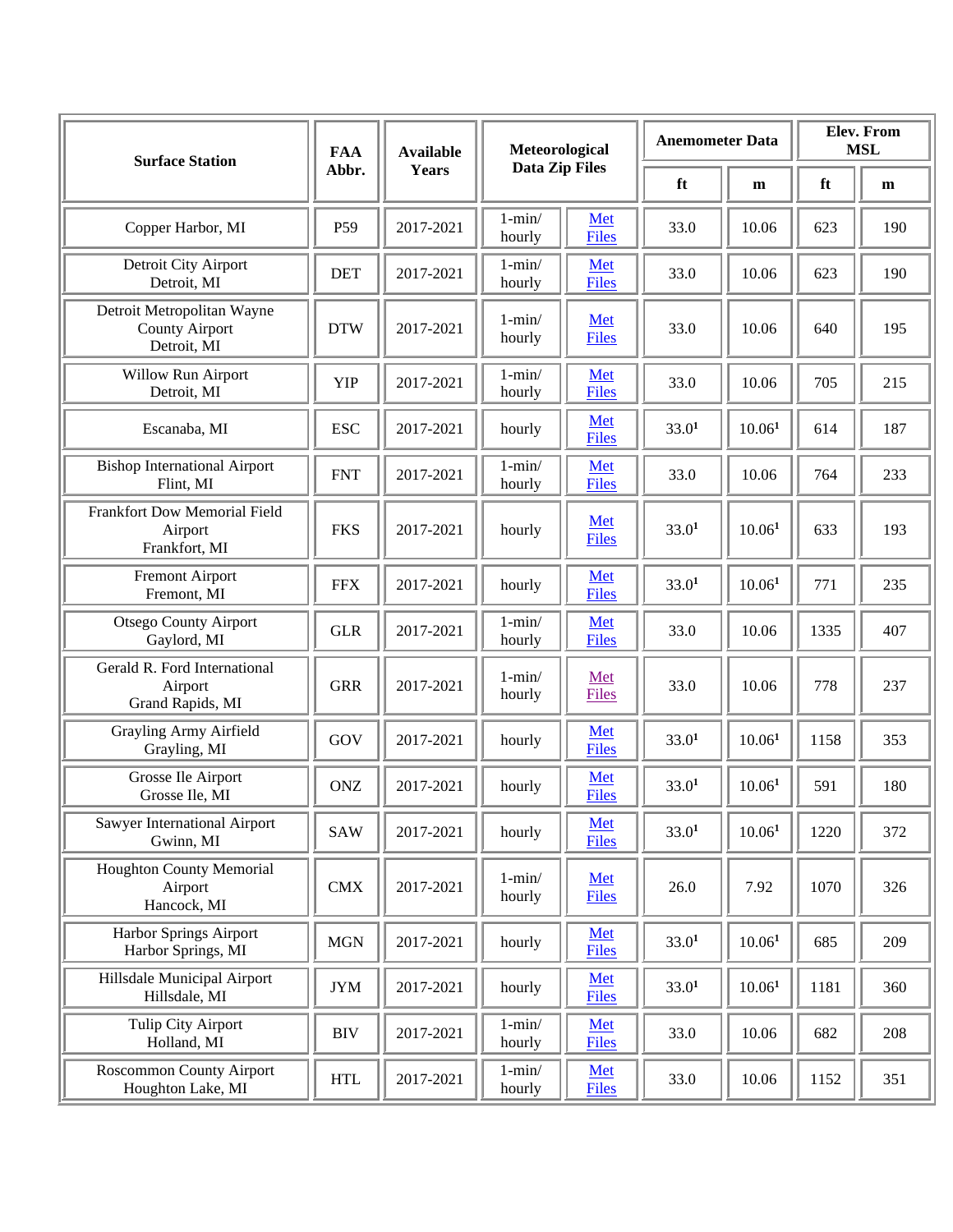| <b>Surface Station</b>                                                  | <b>FAA</b> | <b>Available</b> | Meteorological        |                     | <b>Anemometer Data</b> |                    | Elev. From<br><b>MSL</b> |     |
|-------------------------------------------------------------------------|------------|------------------|-----------------------|---------------------|------------------------|--------------------|--------------------------|-----|
|                                                                         | Abbr.      | <b>Years</b>     | <b>Data Zip Files</b> |                     | ft                     | m                  | ft                       | m   |
| <b>Livingston County Airport</b><br>Howell, MI                          | <b>OZW</b> | 2017-2021        | hourly                | Met<br>Files        | 33.0 <sup>1</sup>      | 10.06 <sup>1</sup> | 961                      | 293 |
| Ford Airport<br>Iron Mountain/Kingsford, MI                             | <b>IMT</b> | 2017-2021        | $1 - min/$<br>hourly  | Met<br><b>Files</b> | 26.0                   | 7.92               | 1145                     | 349 |
| Gogebic-Iron County Airport<br>Ironwood, MI                             | <b>IWD</b> | 2017-2021        | hourly                | Met<br><b>Files</b> | 33.0 <sup>1</sup>      | 10.06 <sup>1</sup> | 1230                     | 375 |
| Jackson County-Reynolds Field<br>Airport<br>Jackson, MI                 | <b>JXN</b> | 2017-2021        | $1 - min/$<br>hourly  | Met<br><b>Files</b> | 26.0                   | 7.92               | 1001                     | 305 |
| Kalamazoo/Battle Creek<br><b>International Airport</b><br>Kalamazoo, MI | <b>AZO</b> | 2017-2021        | $1 - min/$<br>hourly  | Met<br><b>Files</b> | 33.0                   | 10.06              | 892                      | 272 |
| Toledo Suburban Airport<br>Lambertville, MI                             | <b>DUH</b> | 2017-2021        | hourly                | Met<br><b>Files</b> | 33.0 <sup>1</sup>      | 10.06 <sup>1</sup> | 668                      | 203 |
| Capitol City Airport<br>Lansing, MI                                     | <b>LAN</b> | 2017-2021        | $1 - min/$<br>hourly  | Met<br><b>Files</b> | 33.0                   | 10.06              | 866                      | 264 |
| <b>Mason County Airport</b><br>Ludington, MI                            | <b>LDM</b> | 2017-2021        | hourly                | Met<br><b>Files</b> | 33.0 <sup>1</sup>      | 10.06 <sup>1</sup> | 646                      | 197 |
| Mackinac Island Airport<br>Mackinac Island, MI                          | <b>MCD</b> | 2017-2021        | hourly                | Met<br><b>Files</b> | 33.0 <sup>1</sup>      | 10.06 <sup>1</sup> | 741                      | 226 |
| Manistee County-Blacker Airport<br>Manistee, MI                         | <b>MBL</b> | 2017-2021        | hourly                | Met<br><b>Files</b> | 33.0 <sup>1</sup>      | 10.06 <sup>1</sup> | 620                      | 189 |
| Schoolcraft County Airport<br>Manistique, MI                            | <b>ISQ</b> | 2017-2021        | hourly                | Met<br><b>Files</b> | 33.0 <sup>1</sup>      | $10.06^{1}$        | 686                      | 209 |
| <b>Brooks Field Airport</b><br>Marshall, MI                             | <b>RMY</b> | 2017-2021        | hourly                | Met<br><b>Files</b> | 33.0 <sup>1</sup>      | 10.06 <sup>1</sup> | 942                      | 287 |
| Mason Jewett Field Airport<br>Mason, MI                                 | <b>TEW</b> | 2017-2021        | hourly                | Met<br><b>Files</b> | 33.0 <sup>1</sup>      | 10.06 <sup>1</sup> | 919                      | 280 |
| Menominee-Marinette Twin<br><b>County Airport</b><br>Menominee, MI      | <b>MNM</b> | 2017-2021        | hourly                | Met<br><b>Files</b> | 33.0 <sup>1</sup>      | 10.06 <sup>1</sup> | 627                      | 191 |
| <b>Custer Airport</b><br>Monroe, MI                                     | <b>TTF</b> | 2017-2021        | hourly                | Met<br><b>Files</b> | 33.0 <sup>1</sup>      | 10.06 <sup>1</sup> | 617                      | 188 |
| Mount Pleasant Municipal Airport<br>Mount Pleasant, MI                  | <b>MOP</b> | 2017-2021        | hourly                | Met<br><b>Files</b> | 33.0 <sup>1</sup>      | $10.06^{1}$        | 755                      | 230 |
| Munising Lakeshore<br>Munising, MI                                      | P53        | 2017-2021        | $1 - min/$<br>hourly  | Met<br><b>Files</b> | 33.0 <sup>1</sup>      | 10.06 <sup>1</sup> | 613                      | 187 |
| <b>Muskegon County Airport</b><br>Muskegon, MI                          | <b>MKG</b> | 2017-2021        | $1 - min/$<br>hourly  | Met<br><b>Files</b> | 33.0                   | 10.06              | 627                      | 191 |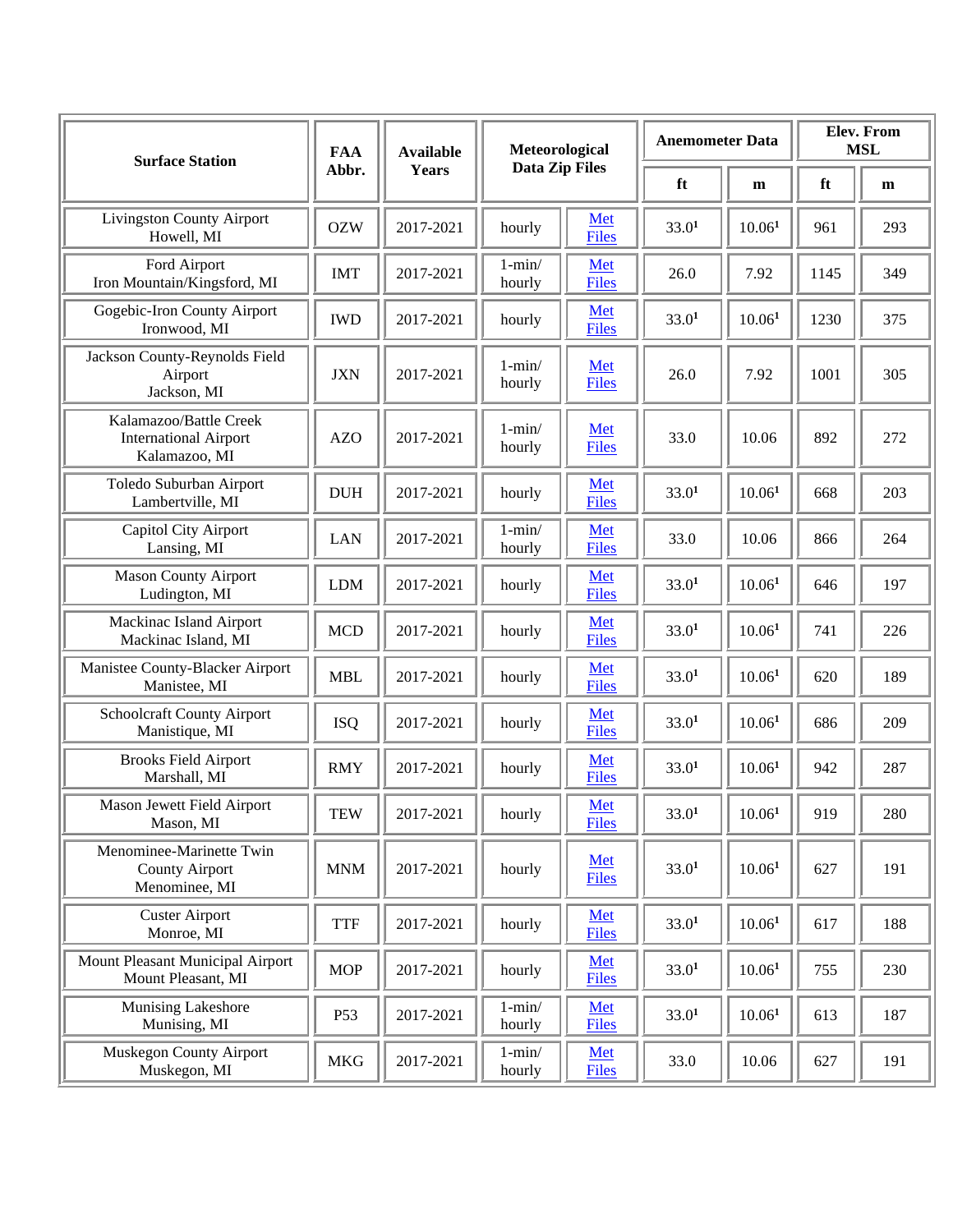| <b>Surface Station</b>                                                        | <b>FAA</b>      | <b>Available</b> | Meteorological<br><b>Data Zip Files</b><br><b>Years</b> |                     | <b>Anemometer Data</b> |                    | Elev. From<br><b>MSL</b> |     |
|-------------------------------------------------------------------------------|-----------------|------------------|---------------------------------------------------------|---------------------|------------------------|--------------------|--------------------------|-----|
|                                                                               | Abbr.           |                  |                                                         |                     | ft                     | m                  | ft                       | m   |
| Luce County Airport<br>Newberry, MI                                           | <b>ERY</b>      | 2017-2021        | hourly                                                  | Met<br>Files        | 33.0 <sup>1</sup>      | 10.06 <sup>1</sup> | 869                      | 265 |
| Oscoda-Wurtsmith Airport<br>Oscoda, MI                                        | <b>OSC</b>      | 2017-2021        | hourly                                                  | Met<br><b>Files</b> | 33.0 <sup>1</sup>      | 10.06 <sup>1</sup> | 633                      | 193 |
| Owosso Community Airport<br>Owosso, MI                                        | <b>RNP</b>      | 2017-2021        | hourly                                                  | Met<br><b>Files</b> | 33.0 <sup>1</sup>      | 10.06 <sup>1</sup> | 734                      | 224 |
| Pellston Regional Airport of<br><b>Emmet County</b><br>Pellston, MI           | <b>PLN</b>      | 2017-2021        | $1 - min/$<br>hourly                                    | Met<br><b>Files</b> | 26.0                   | 7.92               | 712                      | 217 |
| <b>Oakland County International</b><br>Airport<br>Pontiac, MI                 | <b>PTK</b>      | 2017-2021        | $1 - min/$<br>hourly                                    | Met<br><b>Files</b> | 33.0                   | 10.06              | 981                      | 299 |
| Port Hope, MI                                                                 | P58             | 2017-2021        | $1 - min/$<br>hourly                                    | Met<br><b>Files</b> | 33.0                   | 10.06              | 587                      | 179 |
| St. Clair County International<br>Airport<br>Port Huron, MI                   | <b>PHN</b>      | 2017-2021        | hourly                                                  | Met<br><b>Files</b> | 33.0 <sup>1</sup>      | 10.06 <sup>1</sup> | 650                      | 198 |
| Presque Isle County Airport<br>Rogers City, MI                                | PZQ             | 2017-2021        | hourly                                                  | Met<br><b>Files</b> | 33.0 <sup>1</sup>      | 10.06 <sup>1</sup> | 682                      | 208 |
| <b>MBS</b> International Airport<br>Saginaw, MI                               | <b>MBS</b>      | 2017-2021        | $1 - min/$<br>hourly                                    | Met<br><b>Files</b> | 33.0                   | 10.06              | 663                      | 202 |
| Saginaw County H.W. Browne<br>Airport<br>Saginaw, MI                          | <b>HYX</b>      | 2017-2021        | hourly                                                  | Met<br><b>Files</b> | 33.0 <sup>1</sup>      | 10.06 <sup>1</sup> | 600                      | 183 |
| Sault Ste. Marie Municipal<br>Airport/Sanderson Field<br>Sault Ste. Marie, MI | <b>ANJ</b>      | 2017-2021        | $1 - min/$<br>hourly                                    | Met<br><b>Files</b> | 33.0                   | 10.06              | 715                      | 218 |
| Chippewa County International<br>Airport<br>Sault Ste. Marie, MI              | C <sub>II</sub> | 2017-2021        | hourly                                                  | Met<br><b>Files</b> | 33.0 <sup>1</sup>      | 10.06 <sup>1</sup> | 801                      | 244 |
| Selfridge Air National Guard Base<br>Selfridge, MI                            | <b>MTC</b>      | 2017-2021        | hourly                                                  | Met<br><b>Files</b> | 33.0 <sup>1</sup>      | 10.06 <sup>1</sup> | 581                      | 177 |
| South Bend Regional Airport<br>South Bend, IN                                 | <b>SBN</b>      | 2017-2021        | $1 - min/$<br>hourly                                    | Met<br><b>Files</b> | 21.0                   | 6.40               | 774                      | 236 |
| South Haven Airport<br>South Haven, MI                                        | <b>LWA</b>      | 2017-2021        | hourly                                                  | Met<br><b>Files</b> | 33.0 <sup>1</sup>      | 10.06 <sup>1</sup> | 666                      | 202 |
| <b>Kirsch Municipal Airport</b><br>Sturgis, MI                                | <b>IRS</b>      | 2017-2021        | hourly                                                  | Met<br><b>Files</b> | 33.0 <sup>1</sup>      | $10.06^{1}$        | 925                      | 282 |
| Haines Memorial Airport<br>Three Rivers, MI                                   | $\rm HAI$       | 2017-2021        | hourly                                                  | Met<br><b>Files</b> | 33.0 <sup>1</sup>      | 10.06 <sup>1</sup> | 823                      | 251 |